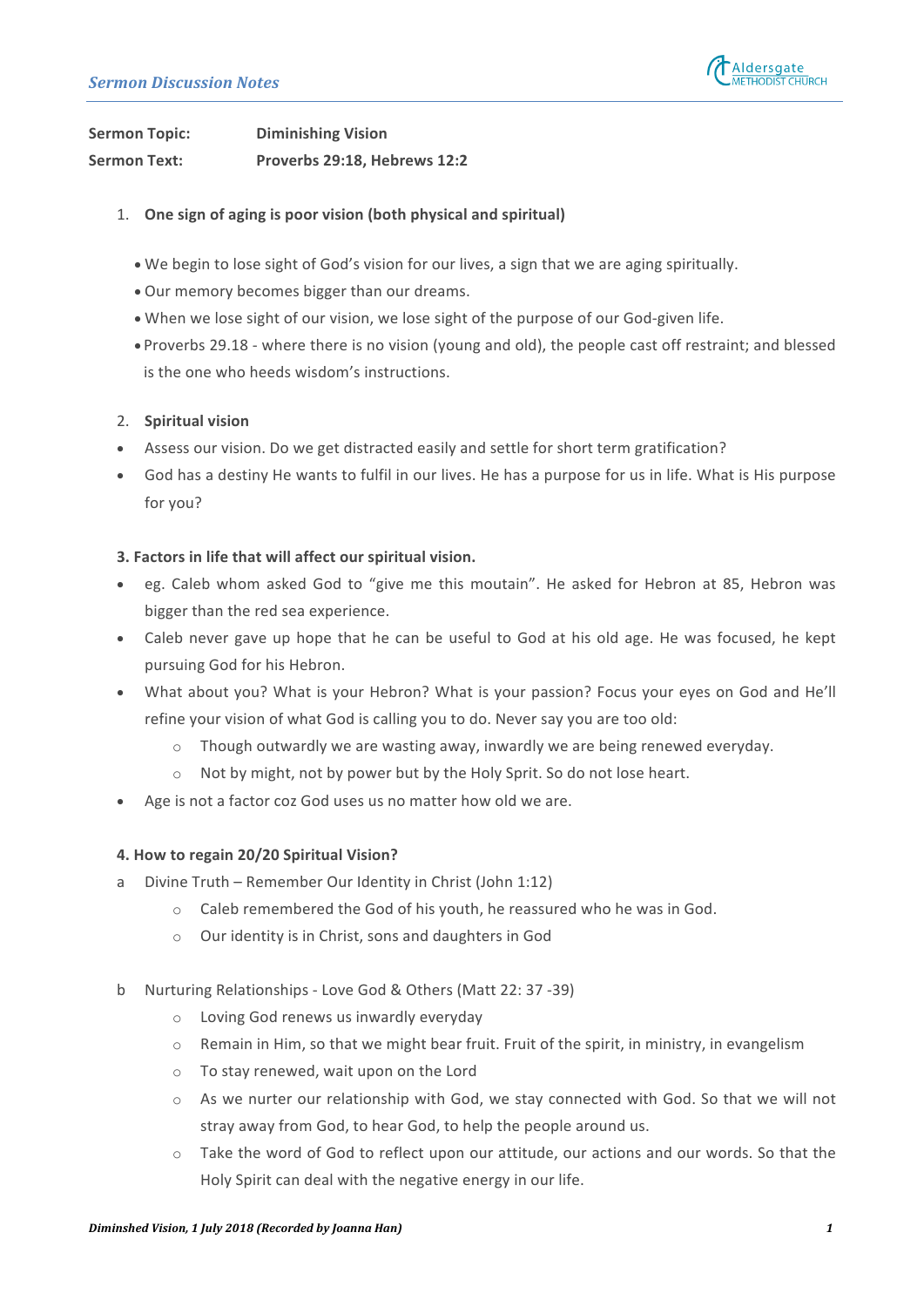

- Apostolic Mission
	- $\circ$  As we remember our identity and nurture our relationships, our awareness of our apostolic calling will grow.
	- $\circ$  Apostolic calling we are all called to be light of the world, salt of the earth. It is a calling on all believers, not just for a pastor or a missionary.
	- $\circ$  We are also called to be a sign post (wonder) to point people to God. Point people to the Way, Truth & Life.
	- o No matter our age, God is not done with us yet. He has a purpose in our lives no matter what stage we are in our lives now.

## **Discussion Questions**

- 1. What have you done to keep God's vision before you?
- 2. What do you think made it possible for Caleb to keep his zeal for the Lord from youthfulness to old age? (Read the extra article provided for you below)
- 3. How will you fix your eyes on Jesus today and the weeks ahead?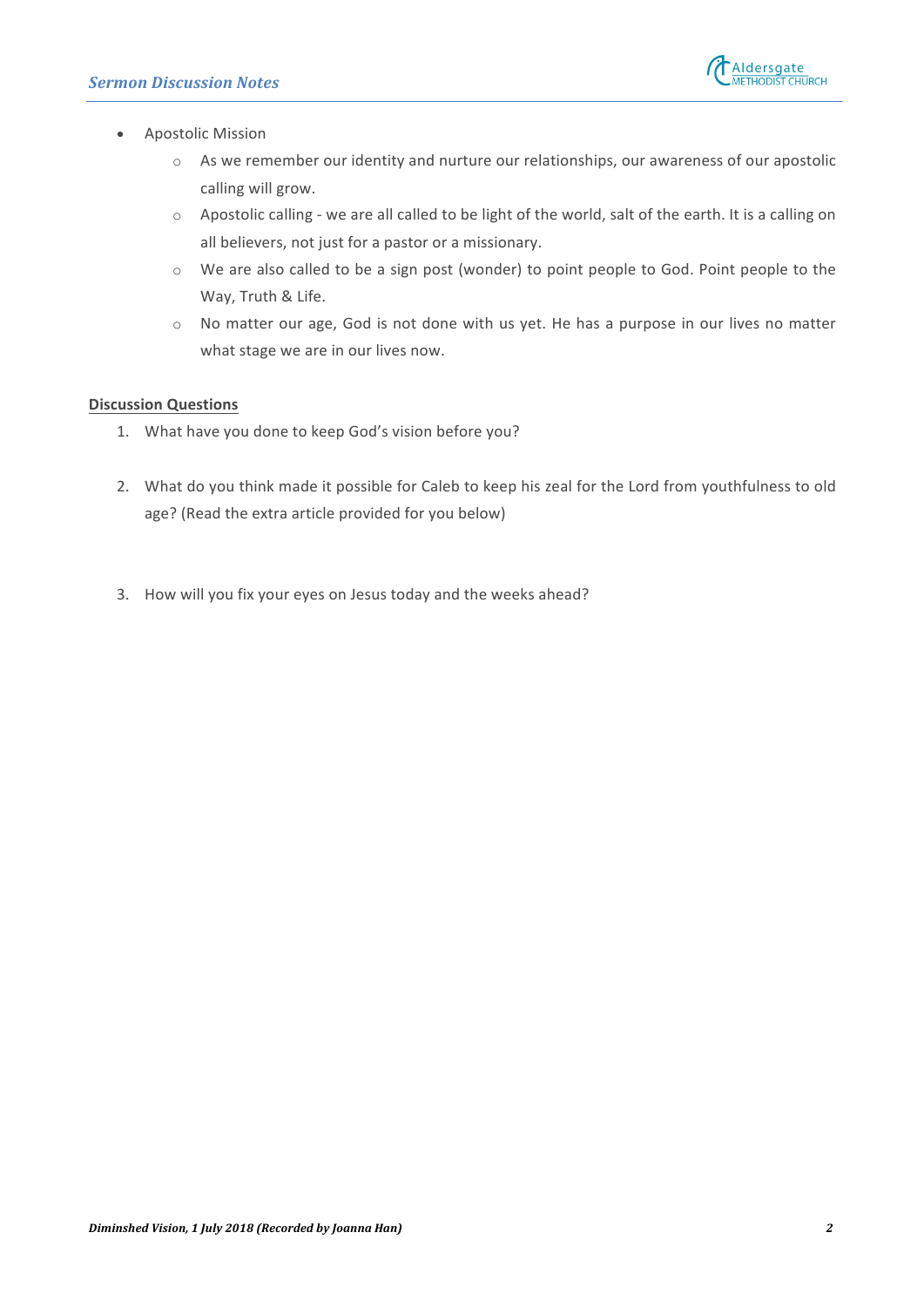

# **Question: "Who is Caleb in the Bible?"**

**Answer:** The story of Caleb, a faithful man of God, begins in the book of Numbers. After being delivered from bondage in Egypt, the Israelites were led by God to the border of the land of Canaan, a land "flowing with milk and honey" that God had promised they would inherit (Exodus 3:8, 17). Moses had chosen twelve men, one from each tribe, to scout the land before entering. Among them was Caleb, representing the tribe of Judah. The twelve men spied out the land for forty days and then came back to Moses. They reported that the land was indeed fruitful but its inhabitants were the mighty descendants of Anak. Terrified by the size and strength of the Canaanites, ten of the spies warned Moses not to enter Canaan (Numbers 13:23–33).

Caleb silenced the murmuring, fearful men by saying, "We should go up and take possession of the land, for we can certainly do it" (Numbers 13:30). Caleb took his stand because he followed the Lord wholeheartedly (Joshua 14:8–9). Caleb knew of the promises of God to the Israelites, and, despite the evidence of his own eyes regarding the obstacles, he had faith that God would give them victory over the Canaanites.

Unfortunately, the people of Israel ignored Caleb and listened to the report of the other spies. They were so frightened that they wept all night and even wished they had died at the hands of their slave masters in Egypt (Numbers 14:1–4). They turned on Caleb and Joshua (the spy from Ephraim) and wanted to stone them on the spot (Numbers 14:6–10). God was exceedingly angry with the people and threatened to destroy them until Moses interceded for them. God relented, but He decreed that the people would wander in the wilderness until all of that faithless generation had died. But God said that "my servant Caleb has a different spirit and follows me wholeheartedly" and gave him the promise that he would own all the land he had seen as a spy (Numbers 14:11–24).

The Israelites wandered in the wilderness for forty years until all of that generation, except Joshua and Caleb, died (Numbers 14:29–30). After the forty years of wandering and five more years of war within Canaan, Caleb was 85 years old; yet he was as strong as ever and able to fight the same Anakites that had frightened his countrymen. His confidence was born out of his absolute faith in the promises of God (Joshua 15:13–14).

Caleb's territory in Canaan included "Kiriath Arba, that is, Hebron. (Arba was the forefather of Anak.) From Hebron Caleb drove out the three Anakites—Sheshai, Ahiman and Talmai, the sons of Anak. From there he marched against the people living in Debir (formerly called Kiriath Sepher)" (Joshua 15:13–15). Othniel, a nephew of Caleb, captured Kiriath Sepher and was given Caleb's daughter Aksah to wed (verses 16–17). Later, Aksah asked her father to include some springs of water as part of her inheritance (verses 18–19), and Caleb gave them to her. Later still, Othniel, Caleb's son-in-law, became Israel's first judge (Judges 3:7–11).